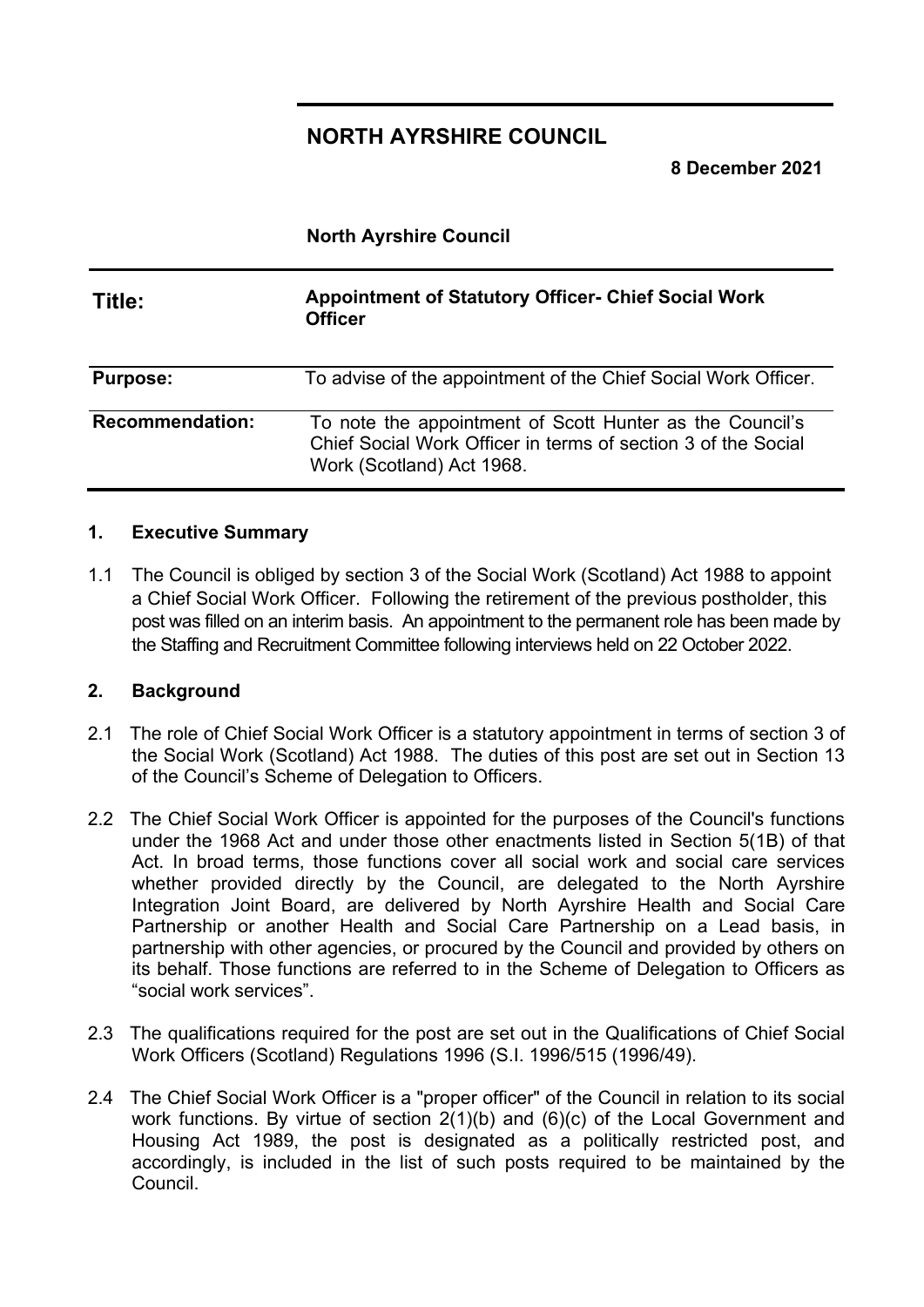- 2.5 Previously this post was held by David MacRitchie. On his retirement, the role was filled on an interim basis.
- 2.6 At its meeting on 22 October 2021, the Staffing and Recruitment Committee conducted interviews for the post of Chief Social Work Officer, agreeing to appoint Scott Hunter (currently CSWO with South Ayrshire Council) to the role. The appointment will take effect from 22 December 2021. The Chief Social Work Officer role is a stand-alone Chief Officer position working collaboratively across all social care services with a focus on professional practice and standards and with accountability for providing professional social work advice and support to the Council.

## **3. Proposals**

3.1 To note the appointment of Scott Hunter as the Council's Chief Social Work Officer in terms of section 3 of the Social Work (Scotland) Act 1968.

#### **4. Implications/Socio-economic Duty**

### **Financial**

4.1 None arising from this report.

#### **Human Resources**

4.2 The appointment removes the need for interim arrangements to cover the functions relating to the role of Chief Social Work Officer.

#### **Legal**

4.3 The Council has a statutory duty to appoint a Chief Social Work Officer in terms of section 3 of the Social Work (Scotland) Act 1968.

#### **Equality/Socio-economic**

4.4 None arising from this report.

#### **Environmental and Sustainability**

4.5 None arising from this report.

#### **Key Priorities**

4.6 None arising from this report.

#### **Community Wealth Building**

4.7 None arising from this report.